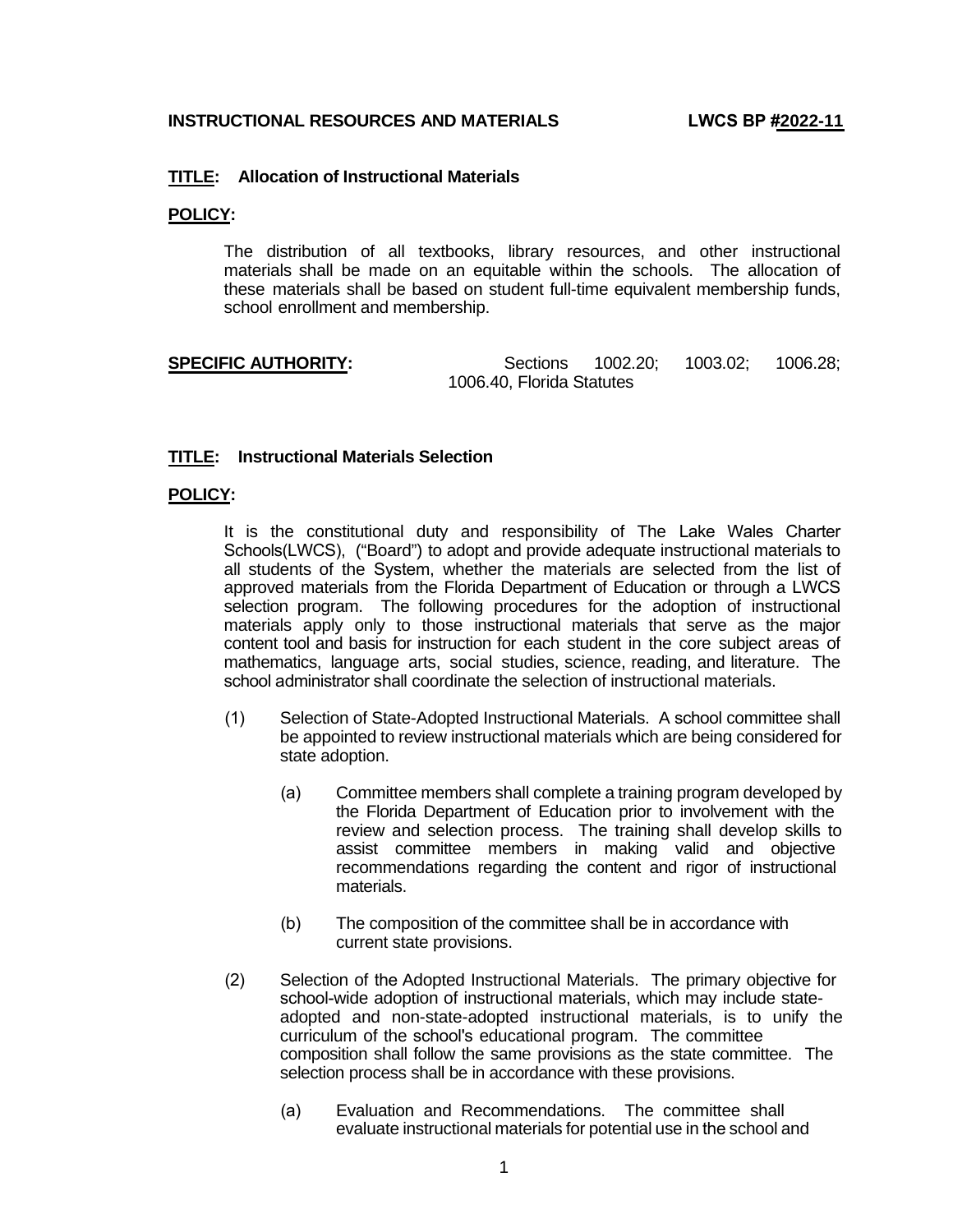shall provide recommendations and concerns to the Superintendent's designee regarding the evaluation results.

- (i) Public access to student editions of recommended materials will be provided twenty (20) calendar days before the public hearing described below.
- (ii) Notice of Materials. Public notice of the materials being considered for adoption shall be posted on the school and system's websites and shall specifically state which instructional materials are being reviewed and the manner in which the instructional materials can be accessed for public review.
- (iii) Public Hearing. The Board shall conduct an open, noticed public hearing to receive comment on recommended materials prior to adoption.
- (iv) Public Meeting. An open, noticed public meeting, on a date other than the date of the Board's public hearing required by Section 1006.283(8)(b), Florida Statutes, to approve an annual instructional materials plan identifying instructional materials that will be purchased.
- (v) Notice of Public Hearing and Public Meeting. Notice for the Board's public hearing and public meeting shall be posted on the school and system's websites and specifically state which instructional materials are being reviewed and the manner in which the instructional materials can be accessed for public review.
- (vi) During the public hearing, the parent of a public school student or a resident of the county, shall be permitted to proffer evidence that:
	- (1) A recommended instructional material does not meet the criteria provided in Section 1006.31(2), Florida Statutes or Section 1006.40(3)(d), Florida Statutes if it was selected for use in a course or otherwise made available to students in the school district but was not subject to the public notice, review, comment, and hearing procedures under Section 1006.283(2)(b)8,9, and 1, Florida Statutes; or
	- (2) Any material used in a classroom, made available in a school library, or included on a reading list contains content that is pornographic or prohibited under Section 847.012, Florida Statutes, is not suited to student needs and their ability to comprehend the material presented, or is inappropriate for the grade level and age group for which the material is used.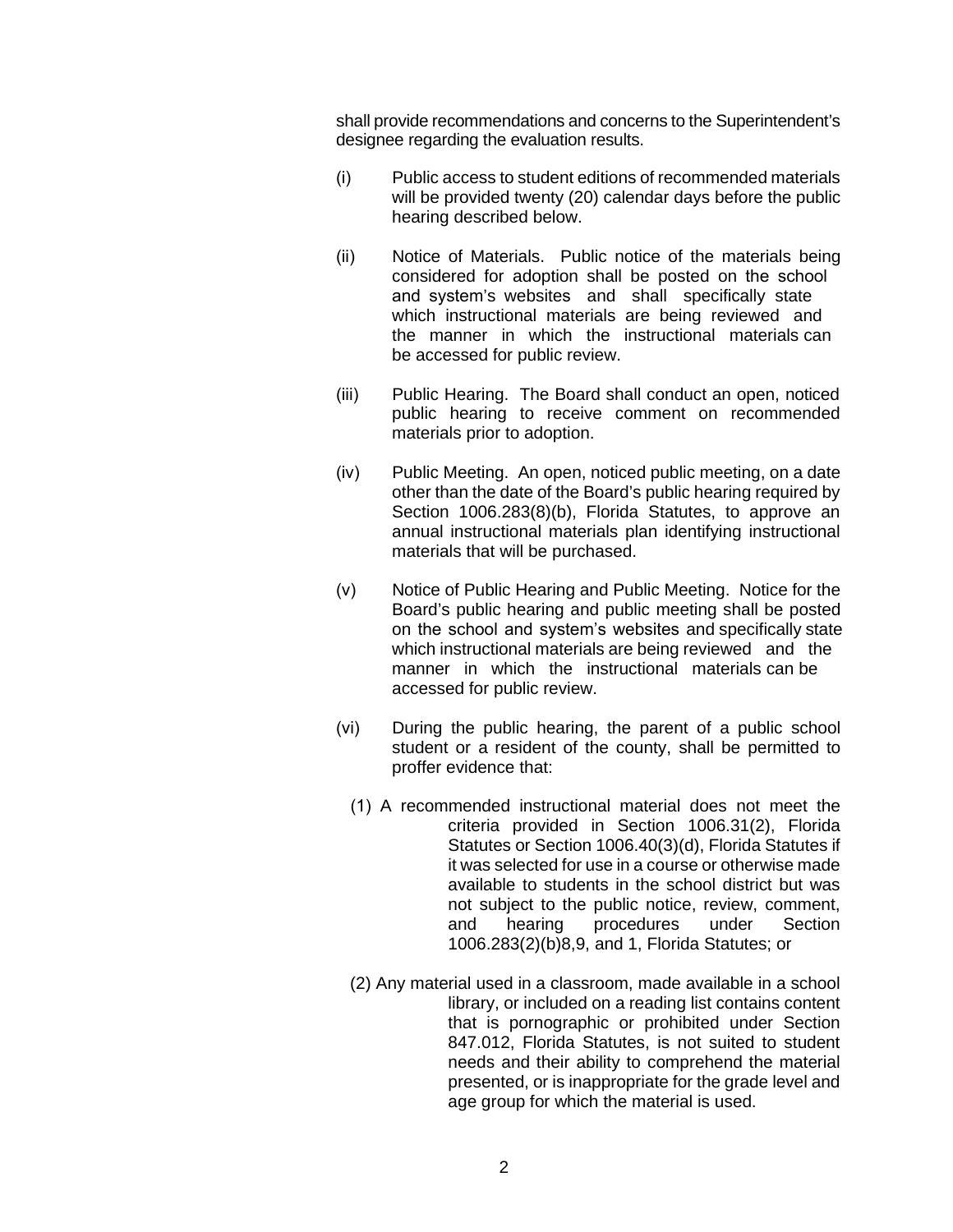- (vii) For purposes of this Policy, "resident" shall mean a person who (1) has maintained his or her residence in the State of Florida for the preceding year, (2) has purchased a home that is occupied by him or her as his or her residence, or (3) has established a domicile in this state pursuant to Section 222.17, Florida Statutes.
- (viii) In addition to comments during the public hearing, the Board shall receive comments at the public meeting.
- (b) Objections to Selection of Adopted Instructional Materials. Any objection to the selection of any instructional materials shall be filed and processed as follows:
	- (i) A parent of a public school student or a resident of the city may file a petition on the form available and posted on the system's website within thirty (30) calendar days after the adoption of the materials. The petitioner must sign the form, include the required contact information, and state the objection to the instructional materials.
	- (ii) Within thirty (30) calendar days after the 30-day period has expired, the Board shall conduct a public hearing on all petitions timely received, before an unbiased and qualified hearing officer. The hearing officer may not be an employee or agent of the system. The hearing is not subject to the provisions of Chapter 120, Florida Statutes.
	- (iii) The decision of the Board after conducting the hearing is final and is not subject to appeal.
	- (iv) The Board shall maintain on its website a current list of instructional materials, by grade level, purchased by the system.
- (c) A school-adopted list identifying all approved instructional materials shall be prepared and distributed to parents upon request.
- (3) Objections to Instructional Materials Already Adopted and in Use. With respect to instructional materials already adopted and in use, or proposed to be used in the classroom, a parent of a public school student or a resident of the City of Lake Wales shall file a petition for review with the Board. Such material shall include not only instructional materials used in the classroom, but also bonus and/or other media material that will be placed in the school's media center and used in the classroom.
- (4) Instructional materials on the state-adopted and system-adopted lists shall remain for the period of the state adoption cycle plus two additional years.